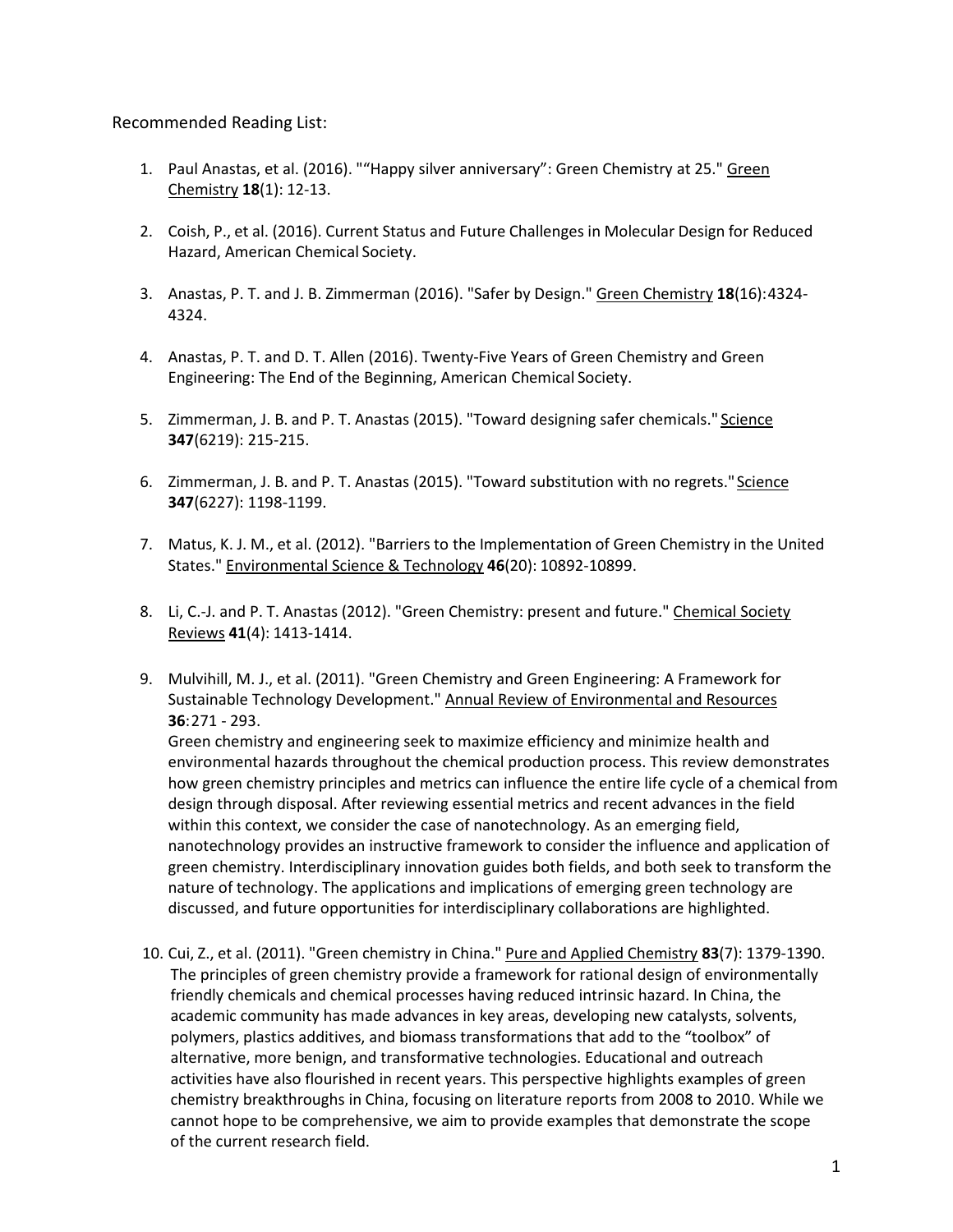- 11. Norvig, P., et al. (2010). "2020 visions." Nature **463**(7277): 26-32.
- 12. Anastas, P. T. and N. Eghbali (2010). "Green Chemistry: Principles and Practice." Chemical Society Reviews **39**(1): 301-312. Green Chemistry is a relatively new emerging field that strives to work at the molecular level to achieve sustainability. The field has received widespread interest in the past decade due to its ability to harness chemical innovation to meet environmental and economic goals simultaneously. Green Chemistry has a framework of a cohesive set of Twelve Principles, which have been systematically surveyed in this critical review. This article covers the concepts of design and the scientific philosophy of Green Chemistry with a set of illustrative examples. Future trends in Green Chemistry are discussed with the challenge of using the Principles as a cohesive design system (93 references).
- 13. Anastas, P. T. (2010). Preface. Biomass to Biofuels: Strategies for Global Industries. A. Vertes, N. Qureshi, H. Yukawa and H. Blaschek, John Wiley & Sons, Ltd**:**584.
- 14. Anastas, P. T., Ed. (2009-2011). Handbook of Green Chemistry (9volumes).
- 15. Shukla, S. S., et al. (2009). "The Need and the Quest for Developing Water Treatment Systems for Masses Which are Low Cost, Low Tech and Use Locally or Easily Available Material." Clean Technology 2009: Bioenergy, Renewables, Storage, Grid, Waste and Sustainability:281-284. In today's world, a large set of environmental challenges exist. The extent of the environmental damage is alarming and the consequences could be dire. Existence of healthy life requires availability of safe food and clean water. Though food supply seem to have improved in last 25 years, the emerging industrialization (in almost every corner of the world) has rapidly caused serious deterioration in water quality. The water supply is limited and we cannot make more water (as we can probably do with food). The consequences of drinking polluted water may not appears NOW but the price may be very high for the future generations to pay. Many people exposed and affected by polluted water are the ones who can least afford to buy clean water. For the past 20 years, we have engaged ourselves in developing Low Cost, Low Tech Water Treatment Methods Using Locally Available Material. These methods help to destroy organics and bacteria, and remove metal ions from water for individual consumption. Our methods however, can also be adopted for large bodies of water such as rivers and lakes. We are now attempting to establish a nonprofit organization to seek funding to spread our technologies amongst the people who can least afford to buy clean water
- 16. Beach, E. S., et al. (2009). "Green Chemistry: A design framework for sustainability." Energy & Environmental Science **2**(10): 1038-1049. In this review we will highlight some of the science that exemplifies the principles of Green Chemistry, in particular the efficient use of materials and energy, development of renewable resources, and design for reduced hazard. Examples are drawn from a diverse range of research fields including catalysis, alternative solvents, analytical chemistry, polymer science, and toxicology. While it is impossible for us to be comprehensive, as the worldwide proliferation of Green Chemistry research, industrial application, conferences, networks, and journals has led to a wealth of innovation, the review will attempt to illustrate how progress has been made toward solving the sustainability goals of the 21st century by engaging at the molecular level.
- 17. Anastas, P. T. (2009). "The transformative innovations needed by green chemistry for sustainability." ChemSusChem **2**(5): 391-392. Green chemistry is discussed as a central design framework for the implementation of new